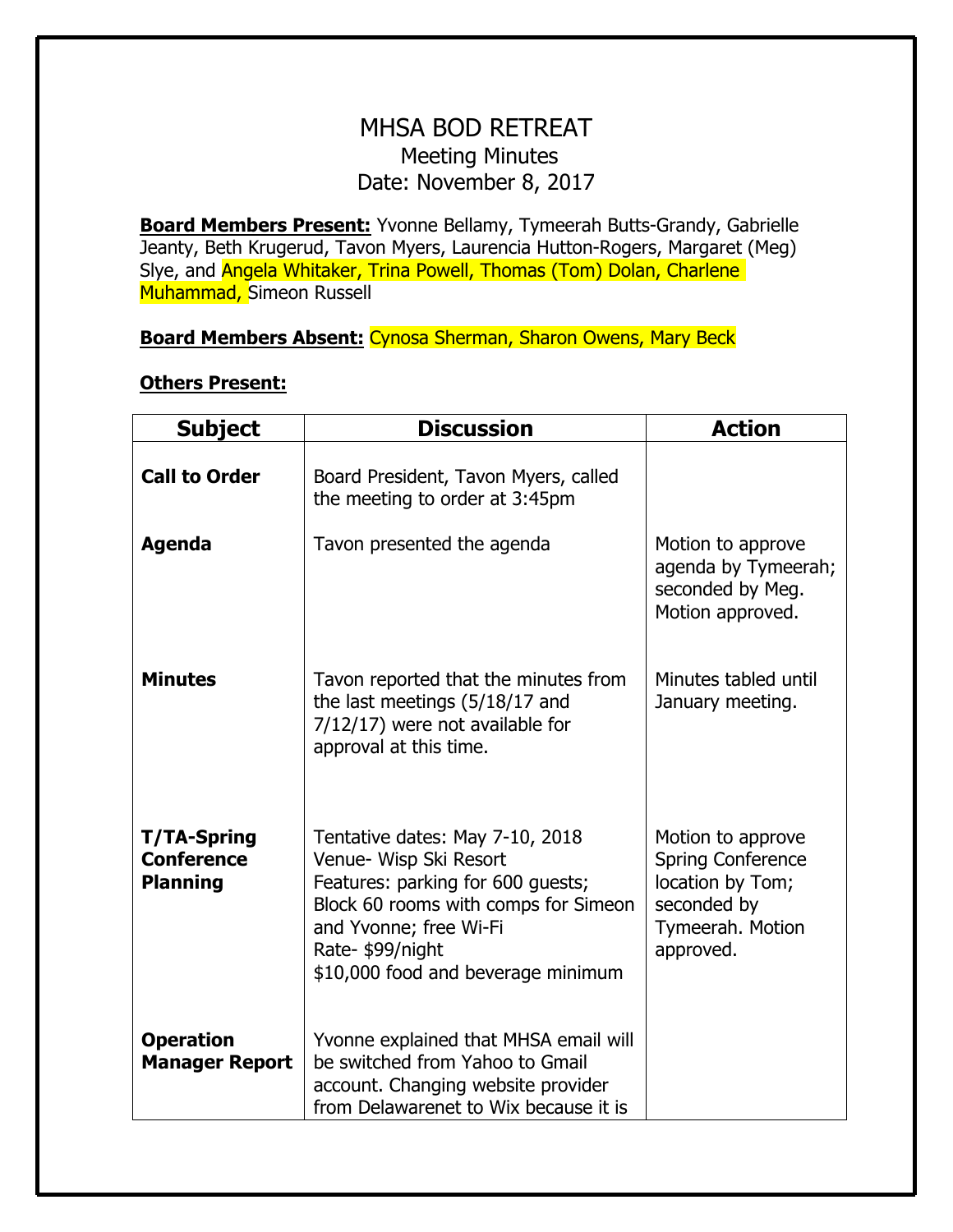|                                     | more user-friendly for developing the<br>website. Premium plan costs<br>\$25/month. Other benefits-more<br>powerful system, professional site<br>review; analytics built in to capture<br>utilization, etc.; able to purchase apps<br>to support a membership data;<br>eligibility for square through donate<br>button<br>Trainings:<br>Director's Training- setting up training<br>for family service credentials;<br>Zone meetings based on demand/need<br>CDA Training- call for presenters will<br>be placed on MHSA website<br>Funding sources:<br>Explore additional ways to get more<br>revenue; a sponsor's package needs to<br>be developed; looking for grant<br>opportunities<br>Membership:<br>Need to identify agencies that haven't<br>paid membership dues<br>Need to develop a membership scale<br>Need the Board to help identify<br>potential partners |  |
|-------------------------------------|--------------------------------------------------------------------------------------------------------------------------------------------------------------------------------------------------------------------------------------------------------------------------------------------------------------------------------------------------------------------------------------------------------------------------------------------------------------------------------------------------------------------------------------------------------------------------------------------------------------------------------------------------------------------------------------------------------------------------------------------------------------------------------------------------------------------------------------------------------------------------|--|
| <b>MHSA Fiscal</b><br><b>Report</b> |                                                                                                                                                                                                                                                                                                                                                                                                                                                                                                                                                                                                                                                                                                                                                                                                                                                                          |  |
| <b>Updates</b>                      |                                                                                                                                                                                                                                                                                                                                                                                                                                                                                                                                                                                                                                                                                                                                                                                                                                                                          |  |